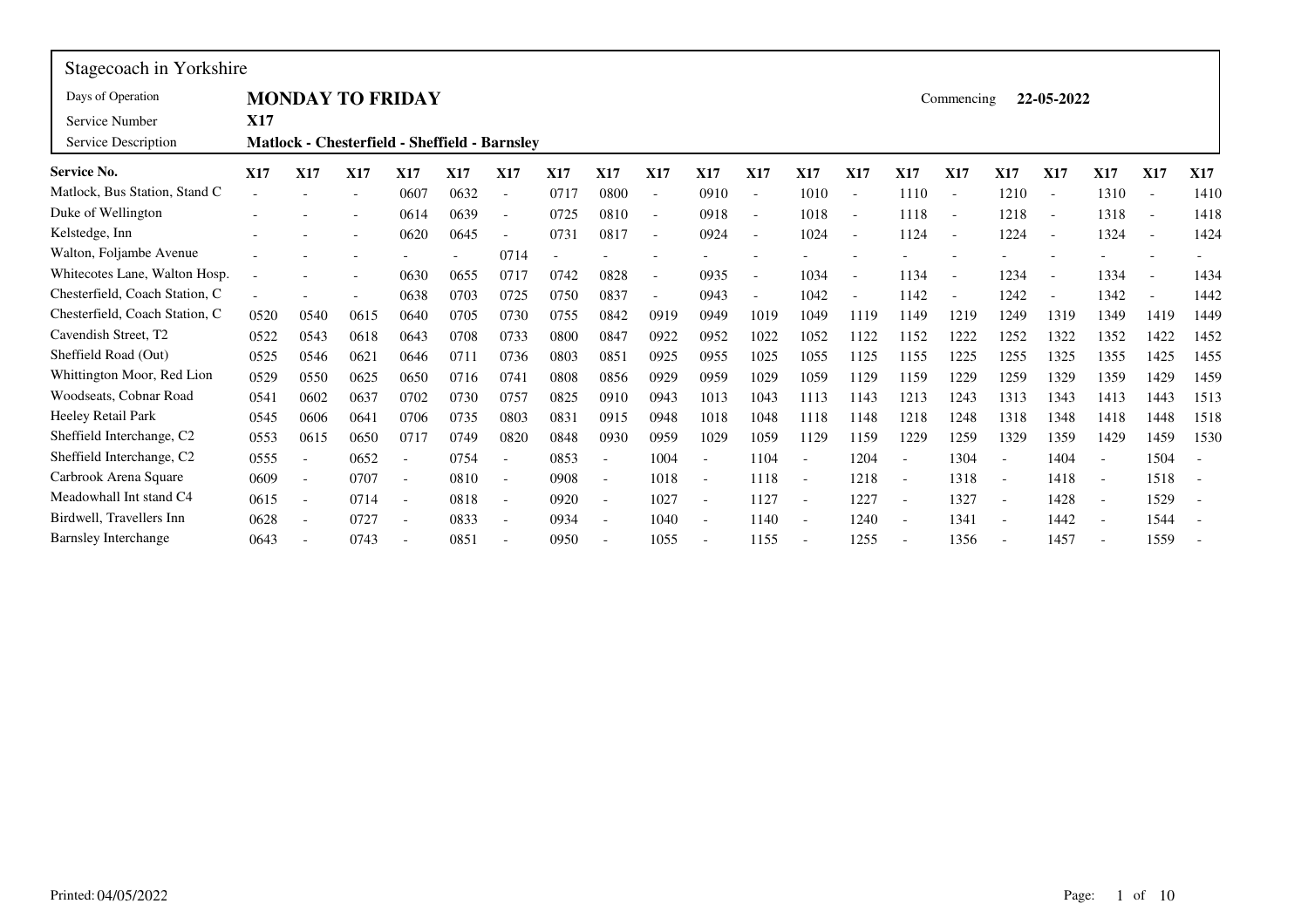| Stagecoach in Yorkshire        |                          |                |                          |                                               |                          |                          |            |            |                              |                          |  |            |            |
|--------------------------------|--------------------------|----------------|--------------------------|-----------------------------------------------|--------------------------|--------------------------|------------|------------|------------------------------|--------------------------|--|------------|------------|
| Days of Operation              |                          |                |                          | <b>MONDAY TO FRIDAY</b>                       |                          |                          |            |            |                              |                          |  | Commencing | 22-05-2022 |
| Service Number                 | <b>X17</b>               |                |                          |                                               |                          |                          |            |            |                              |                          |  |            |            |
| Service Description            |                          |                |                          | Matlock - Chesterfield - Sheffield - Barnsley |                          |                          |            |            |                              |                          |  |            |            |
| <b>Service No.</b>             | <b>X17</b>               | <b>X17</b>     | X17                      | <b>X17</b>                                    | X17                      | <b>X17</b>               | <b>X17</b> | <b>X17</b> | X17                          | X17                      |  |            |            |
| Matlock, Bus Station, Stand C  | $\overline{\phantom{a}}$ | 1510           | $\sim$                   | 1618                                          | $\sim$                   | 1723                     | 1826       | 1925       | 2108                         | 2248                     |  |            |            |
| Duke of Wellington             | $\overline{\phantom{a}}$ | 1518           | $\overline{\phantom{a}}$ | 1626                                          | $\blacksquare$           | 1731                     | 1833       | 1931       | 2114                         | 2254                     |  |            |            |
| Kelstedge, Inn                 | $\blacksquare$           | 1525           | $\overline{\phantom{a}}$ | 1633                                          | $\blacksquare$           | 1737                     | 1838       | 1936       | 2119                         | 2259                     |  |            |            |
| Walton, Foljambe Avenue        |                          |                |                          |                                               |                          |                          |            |            |                              |                          |  |            |            |
| Whitecotes Lane, Walton Hosp.  | $\overline{\phantom{a}}$ | 1535           | $\overline{\phantom{a}}$ | 1643                                          | $\blacksquare$           | 1747                     | 1847       | 1945       | 2128                         | 2308                     |  |            |            |
| Chesterfield, Coach Station, C | $\sim$                   | 1543           | $\sim$                   | 1651                                          | $\overline{\phantom{a}}$ | 1755                     | 1855       | 1951       | 2134                         | 2314                     |  |            |            |
| Chesterfield, Coach Station, C | 1519                     | 1549           | 1619                     | 1655                                          | 1725                     | 1800                     | 1900       | 1953       |                              |                          |  |            |            |
| Cavendish Street, T2           | 1522                     | 1552           | 1622                     | 1658                                          | 1728                     | 1803                     | 1903       | 1956       | 2136                         | $\overline{\phantom{a}}$ |  |            |            |
| Sheffield Road (Out)           | 1525                     | 1555           | 1625                     | 1701                                          | 1731                     | 1806                     | 1906       | 2000       | $\overline{a}$               | $\overline{\phantom{0}}$ |  |            |            |
| Whittington Moor, Red Lion     | 1529                     | 1600           | 1630                     | 1706                                          | 1736                     | 1810                     | 1910       | 2004       | $\qquad \qquad \blacksquare$ | $\overline{\phantom{a}}$ |  |            |            |
| Woodseats, Cobnar Road         | 1544                     | 1615           | 1645                     | 1721                                          | 1750                     | 1823                     | 1922       | 2016       | $\overline{\phantom{a}}$     |                          |  |            |            |
| Heeley Retail Park             | 1549                     | 1620           | 1650                     | 1726                                          | 1755                     | 1828                     | 1926       | 2020       | $\overline{\phantom{a}}$     | $\overline{\phantom{a}}$ |  |            |            |
| Sheffield Interchange, C2      | 1602                     | 1633           | 1703                     | 1739                                          | 1807                     | 1839                     | 1937       | 2031       | $\overline{\phantom{a}}$     | $\overline{\phantom{a}}$ |  |            |            |
| Sheffield Interchange, C2      | 1607                     | $\sim$         | 1708                     | $\sim$                                        | 1812                     | $\overline{\phantom{a}}$ | 1942       |            |                              |                          |  |            |            |
| Carbrook Arena Square          | 1627                     |                | 1731                     |                                               | 1826                     | $\overline{\phantom{a}}$ | 1956       |            |                              |                          |  |            |            |
| Meadowhall Int stand C4        | 1642                     | $\overline{a}$ | 1743                     | $\overline{\phantom{a}}$                      | 1835                     | $\overline{\phantom{a}}$ | 2003       |            |                              | $\overline{\phantom{a}}$ |  |            |            |
| Birdwell, Travellers Inn       | 1656                     | $\overline{a}$ | 1757                     |                                               | 1848                     | $\overline{\phantom{a}}$ | 2015       |            |                              |                          |  |            |            |
| <b>Barnsley Interchange</b>    | 1711                     |                | 1812                     |                                               | 1902                     | $\sim$                   | 2029       |            |                              |                          |  |            |            |
|                                |                          |                |                          |                                               |                          |                          |            |            |                              |                          |  |            |            |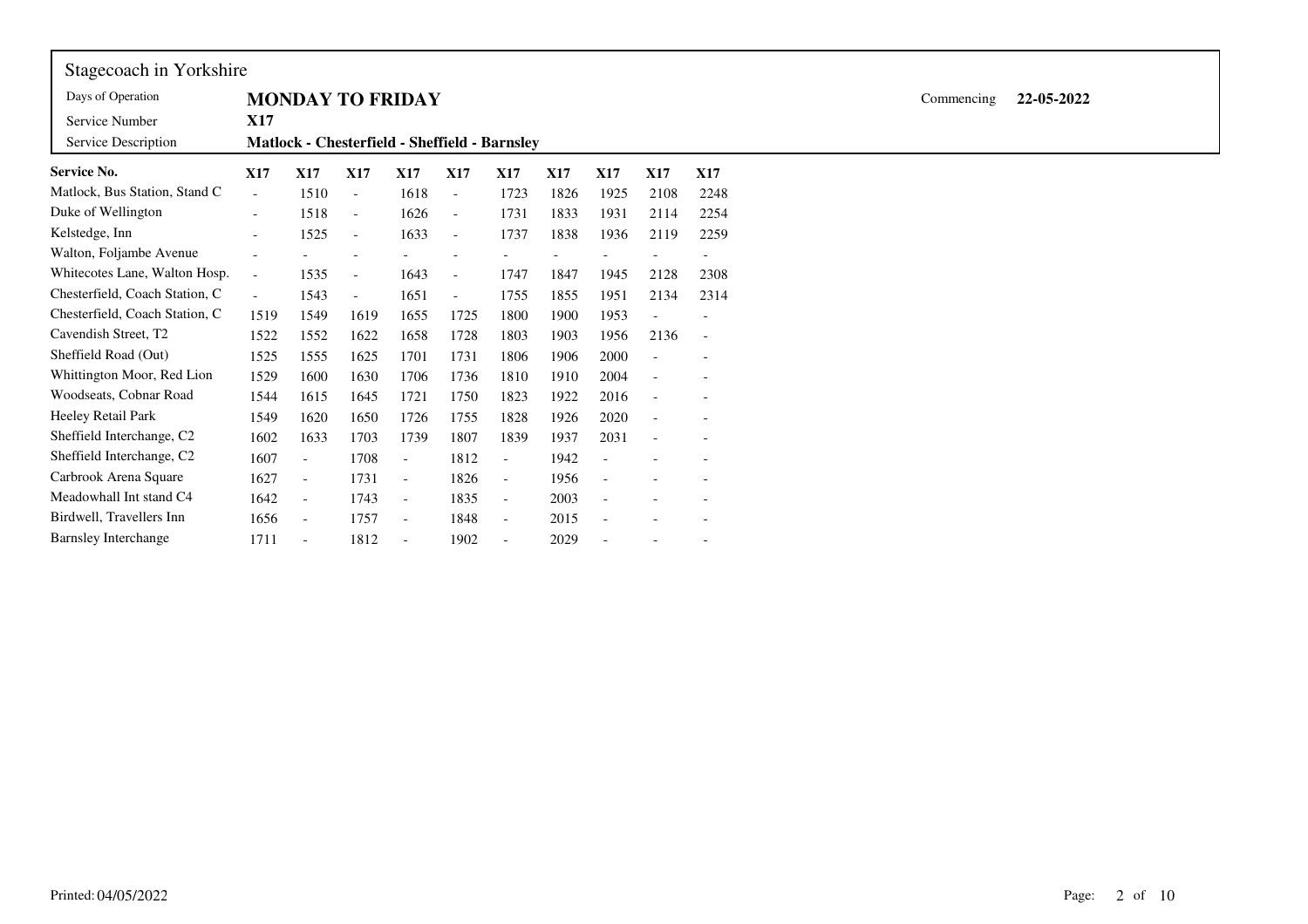| Stagecoach in Yorkshire                                    |            |                                                                                 |            |            |      |            |                          |                          |                          |                          |            |                          |                          |                          |            |                          |                          |                          |                          |                |
|------------------------------------------------------------|------------|---------------------------------------------------------------------------------|------------|------------|------|------------|--------------------------|--------------------------|--------------------------|--------------------------|------------|--------------------------|--------------------------|--------------------------|------------|--------------------------|--------------------------|--------------------------|--------------------------|----------------|
| Days of Operation<br>Service Number<br>Service Description | <b>X17</b> | <b>MONDAY TO FRIDAY</b><br><b>Matlock - Chesterfield - Sheffield - Barnsley</b> |            |            |      |            |                          |                          |                          |                          |            |                          |                          |                          | Commencing |                          | 22-05-2022               |                          |                          |                |
| <b>Service No.</b>                                         | <b>X17</b> | X17                                                                             | <b>X17</b> | <b>X17</b> | X17  | <b>X17</b> | X17                      | X17                      | <b>X17</b>               | <b>X17</b>               | <b>X17</b> | X17                      | X17                      | <b>X17</b>               | X17        | <b>X17</b>               | <b>X17</b>               | X17                      | X17                      | <b>X17</b>     |
| <b>Barnsley Interchange</b>                                |            |                                                                                 |            |            |      |            | 0650                     | $\overline{\phantom{a}}$ | 0759                     | $\overline{\phantom{a}}$ | 0908       |                          | 1009                     | $\overline{\phantom{a}}$ | 1109       | $\overline{\phantom{a}}$ | 1209                     |                          | 1309                     | $\blacksquare$ |
| Birdwell, Travellers Inn                                   |            |                                                                                 |            |            |      |            | 0703                     | $\overline{\phantom{a}}$ | 0814                     | $\overline{\phantom{a}}$ | 0922       |                          | 1023                     | $\overline{\phantom{a}}$ | 1123       | $\overline{\phantom{a}}$ | 1223                     |                          | 1323                     |                |
| Meadowhall Int, Stand A4                                   |            |                                                                                 |            |            |      |            | 0720                     |                          | 0837                     | $\overline{\phantom{a}}$ | 0940       |                          | 1040                     | $\overline{a}$           | 1140       |                          | 1240                     |                          | 1340                     |                |
| Carbrook Arena Square                                      |            |                                                                                 |            |            |      |            | 0729                     | $\overline{\phantom{a}}$ | 0845                     | $\overline{\phantom{a}}$ | 0947       |                          | 1047                     | $\overline{\phantom{a}}$ | 1147       |                          | 1247                     |                          | 1347                     |                |
| Sheffield Interchange, D4                                  |            |                                                                                 |            | 0620       | 0641 | 0722       | 0744                     | 0832                     | 0900                     | 0935                     | 1000       | 1035                     | 1100                     | 1135                     | 1200       | 1235                     | 1300                     | 1335                     | 1400                     | 1440           |
| Sheffield Interchange, D4                                  |            |                                                                                 |            |            |      |            | 0752                     | $\overline{\phantom{a}}$ | 0905                     | $\overline{\phantom{a}}$ | 1005       | $\overline{\phantom{a}}$ | 1105                     | $\overline{\phantom{a}}$ | 1205       |                          | 1305                     | $\overline{\phantom{a}}$ | 1405                     |                |
| Sheffield, Arundel Gate AG12                               |            |                                                                                 |            | 0622       | 0643 | 0725       | 0755                     | 0835                     | 0908                     | 0938                     | 1008       | 1038                     | 1108                     | 1138                     | 1208       | 1238                     | 1308                     | 1338                     | 1408                     | 1443           |
| Heeley Retail Park                                         |            |                                                                                 |            | 0632       | 0653 | 0738       | 0808                     | 0848                     | 0920                     | 0949                     | 1019       | 1049                     | 1119                     | 1149                     | 1219       | 1249                     | 1319                     | 1349                     | 1420                     | 145'           |
| Woodseats, Cobnar Road                                     |            |                                                                                 |            | 0636       | 0657 | 0744       | 0816                     | 0854                     | 0925                     | 0954                     | 1024       | 1054                     | 1124                     | 1154                     | 1224       | 1254                     | 1324                     | 1354                     | 1426                     | 1503           |
| Whittington Moor, Duke Street                              |            |                                                                                 |            | 0649       | 0710 | 0801       | 0834                     | 0907                     | 0938                     | 1007                     | 1037       | 1107                     | 1137                     | 1207                     | 1237       | 1307                     | 1337                     | 1407                     | 1440                     | 1518           |
| Sheffield Road (In)                                        |            |                                                                                 |            | 0653       | 0714 | 0805       | 0838                     | 0911                     | 0942                     | 1011                     | 1041       | 1111                     | 1141                     | 1211                     | 1241       | 1311                     | 1341                     | 1411                     | 1445                     | 1523           |
| Cavendish Street, U2                                       |            |                                                                                 |            | 0656       | 0717 | 0810       | 0844                     | 0916                     | 0947                     | 1016                     | 1046       | 1116                     | 1146                     | 1216                     | 1246       | 1316                     | 1346                     | 1416                     | 1450                     | 1528           |
| Chesterfield, Coach Station, D                             |            |                                                                                 |            | 0700       | 0721 | 0814       | 0848                     | 0920                     | 0951                     | 1020                     | 1050       | 1120                     | 1150                     | 1220                     | 1250       | 1320                     | 1350                     | 1420                     | 1454                     | 1532           |
| Chesterfield, Coach Station, D                             | 0540       | 0605                                                                            | 0645       | 0702       | 0724 | 0819       | $\qquad \qquad -$        | 0925                     | $\overline{\phantom{a}}$ | 1025                     |            | 1125                     |                          | 1225                     |            | 1325                     | $\overline{\phantom{a}}$ | 1425                     | $\overline{\phantom{a}}$ | 1537           |
| Whitecotes Lane, Walton Hosp.                              | 0545       | 0610                                                                            | 0651       | 0709       | 0731 | 0827       | $\qquad \qquad -$        | 0932                     | $\overline{\phantom{a}}$ | 1032                     |            | 1132                     | $\overline{\phantom{a}}$ | 1232                     |            | 1332                     | $\overline{\phantom{a}}$ | 1432                     | $\blacksquare$           | 1544           |
| Walton, Foljambe Avenue                                    |            |                                                                                 |            | 0712       |      |            | ٠                        |                          |                          |                          |            |                          |                          |                          |            |                          |                          |                          | $\overline{\phantom{a}}$ |                |
| Kelstedge, Inn                                             | 0554       | 0619                                                                            | 0701       |            | 0741 | 0838       | $\qquad \qquad -$        | 0943                     | $\overline{\phantom{a}}$ | 1043                     |            | 1143                     |                          | 1243                     |            | 1343                     |                          | 1443                     | $\overline{\phantom{a}}$ | 1555           |
| Duke of Wellington                                         | 0600       | 0625                                                                            | 0708       |            | 0748 | 0846       | $\overline{\phantom{a}}$ | 0950                     | $\overline{\phantom{a}}$ | 1050                     |            | 1150                     | $\overline{\phantom{0}}$ | 1250                     |            | 1350                     | $\overline{\phantom{a}}$ | 1450                     | $\blacksquare$           | 1602           |
| Matlock, Bus Station, Stand C                              | 0605       | 0630                                                                            | 0713       |            | 0755 | 0855       |                          | 0959                     |                          | 1059                     |            | 1159                     |                          | 1259                     |            | 1359                     |                          | 1459                     |                          | 1611           |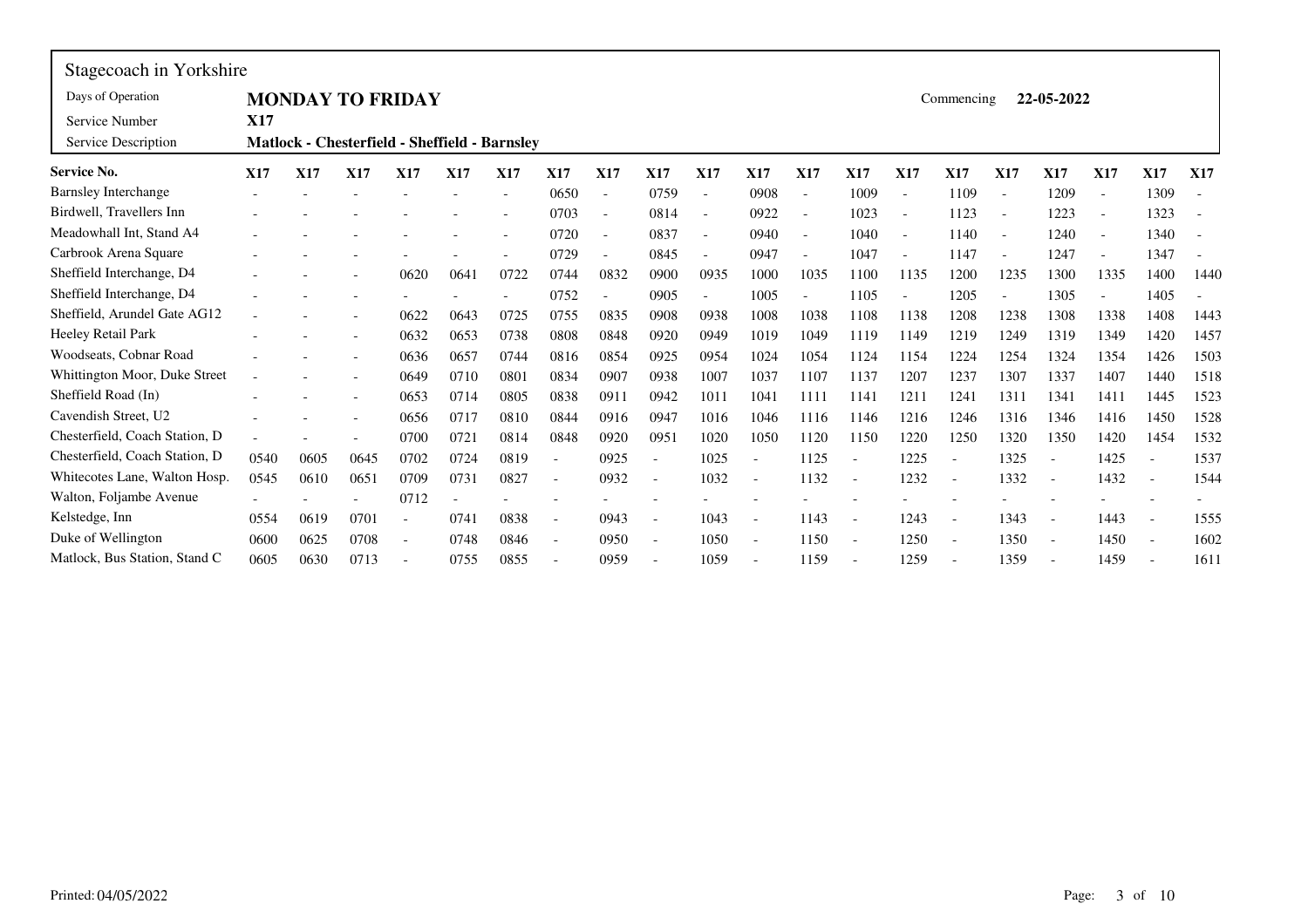| Stagecoach in Yorkshire        |                          |                          |                                               |                          |                          |                          |            |                          |                          |            |                          |                          |            |            |  |
|--------------------------------|--------------------------|--------------------------|-----------------------------------------------|--------------------------|--------------------------|--------------------------|------------|--------------------------|--------------------------|------------|--------------------------|--------------------------|------------|------------|--|
| Days of Operation              |                          |                          | <b>MONDAY TO FRIDAY</b>                       |                          |                          |                          |            |                          |                          |            |                          |                          | Commencing | 22-05-2022 |  |
| Service Number                 | <b>X17</b>               |                          |                                               |                          |                          |                          |            |                          |                          |            |                          |                          |            |            |  |
| Service Description            |                          |                          | Matlock - Chesterfield - Sheffield - Barnsley |                          |                          |                          |            |                          |                          |            |                          |                          |            |            |  |
| <b>Service No.</b>             | <b>X17</b>               | <b>X17</b>               | <b>X17</b>                                    | <b>X17</b>               | <b>X17</b>               | <b>X17</b>               | <b>X17</b> | <b>X17</b>               | <b>X17</b>               | <b>X17</b> | <b>X17</b>               | <b>X17</b>               |            |            |  |
| <b>Barnsley Interchange</b>    | 1409                     | $\sim$                   | 1506                                          | $\sim$                   | 1611                     | $\mathcal{L}$            | 1723       | $\sim$                   | 1829                     | 1910       | $\sim$                   | 2048                     |            |            |  |
| Birdwell, Travellers Inn       | 1423                     | $\overline{\phantom{a}}$ | 1521                                          | $\overline{\phantom{a}}$ | 1627                     | $\overline{\phantom{a}}$ | 1738       | $\overline{\phantom{a}}$ | 1839                     | 1922       | $\overline{\phantom{a}}$ | 2100                     |            |            |  |
| Meadowhall Int, Stand A4       | 1440                     | $\overline{\phantom{a}}$ | 1541                                          | $\overline{\phantom{a}}$ | 1648                     | $\overline{\phantom{a}}$ | 1757       | $\overline{\phantom{a}}$ | 1855                     | 1938       | $\overline{\phantom{a}}$ | 2116                     |            |            |  |
| Carbrook Arena Square          | 1448                     | $\bar{a}$                | 1549                                          | $\blacksquare$           | 1658                     |                          | 1805       | $\sim$                   | 1901                     | 1944       |                          | 2122                     |            |            |  |
| Sheffield Interchange, D4      | 1501                     | 1540                     | 1605                                          | 1645                     | 1715                     | 1755                     | 1820       | 1850                     | 1913                     | 1956       | 2038                     | 2134                     |            |            |  |
| Sheffield Interchange, D4      | 1510                     | $\overline{\phantom{a}}$ | 1610                                          | $\overline{\phantom{a}}$ | 1720                     | $\overline{\phantom{a}}$ | 1825       | $\overline{\phantom{a}}$ | 1915                     | 1958       | $\overline{\phantom{a}}$ | 2138                     |            |            |  |
| Sheffield, Arundel Gate AG12   | 1513                     | 1543                     | 1613                                          | 1648                     | 1723                     | 1758                     | 1828       | 1852                     | 1917                     | 2000       | 2040                     | 2140                     |            |            |  |
| Heeley Retail Park             | 1527                     | 1557                     | 1628                                          | 1706                     | 1739                     | 1815                     | 1841       | 1903                     | 1928                     | 2011       | 2051                     | 2151                     |            |            |  |
| Woodseats, Cobnar Road         | 1534                     | 1604                     | 1634                                          | 1713                     | 1745                     | 1821                     | 1846       | 1908                     | 1931                     | 2014       | 2054                     | 2154                     |            |            |  |
| Whittington Moor, Duke Street  | 1549                     | 1620                     | 1650                                          | 1729                     | 1801                     | 1835                     | 1900       | 1920                     | 1942                     | 2025       | 2105                     | 2205                     |            |            |  |
| Sheffield Road (In)            | 1554                     | 1624                     | 1654                                          | 1733                     | 1805                     | 1839                     | 1904       | 1924                     | 1946                     | 2029       | 2109                     | 2209                     |            |            |  |
| Cavendish Street, U2           | 1559                     | 1630                     | 1700                                          | 1739                     | 1809                     | 1843                     | 1907       | 1927                     | 1949                     | 2032       | 2112                     | 2212                     |            |            |  |
| Chesterfield, Coach Station, D | 1603                     | 1634                     | 1704                                          | 1743                     | 1813                     | 1847                     | 1910       | 1930                     | 1952                     | 2035       | 2115                     | 2215                     |            |            |  |
| Chesterfield, Coach Station, D | $\overline{\phantom{a}}$ | 1639                     | $\overline{\phantom{a}}$                      | 1745                     | 1815                     | 1850                     |            |                          | $\overline{\phantom{a}}$ | 2038       | $\overline{\phantom{a}}$ | 2218                     |            |            |  |
| Whitecotes Lane, Walton Hosp.  | $\sim$                   | 1646                     | $\overline{\phantom{a}}$                      | 1752                     | 1821                     | 1856                     |            |                          | $\overline{\phantom{a}}$ | 2043       | $\overline{\phantom{a}}$ | 2223                     |            |            |  |
| Walton, Foljambe Avenue        |                          |                          | $\overline{\phantom{a}}$                      | $\overline{\phantom{a}}$ | 1824                     |                          |            |                          | $\overline{\phantom{a}}$ |            |                          | $\overline{\phantom{a}}$ |            |            |  |
| Kelstedge, Inn                 |                          | 1657                     | $\overline{\phantom{a}}$                      | 1803                     | $\overline{\phantom{a}}$ | 1906                     |            |                          | $\overline{\phantom{a}}$ | 2052       |                          | 2232                     |            |            |  |
| Duke of Wellington             | $\overline{a}$           | 1704                     | $\overline{\phantom{a}}$                      | 1809                     | $\overline{\phantom{a}}$ | 1912                     |            |                          | $\overline{\phantom{a}}$ | 2058       | $\overline{\phantom{a}}$ | 2238                     |            |            |  |
| Matlock, Bus Station, Stand C  |                          | 1713                     | $\overline{\phantom{a}}$                      | 1816                     |                          | 1919                     |            |                          | $\overline{\phantom{a}}$ | 2103       |                          | 2243                     |            |            |  |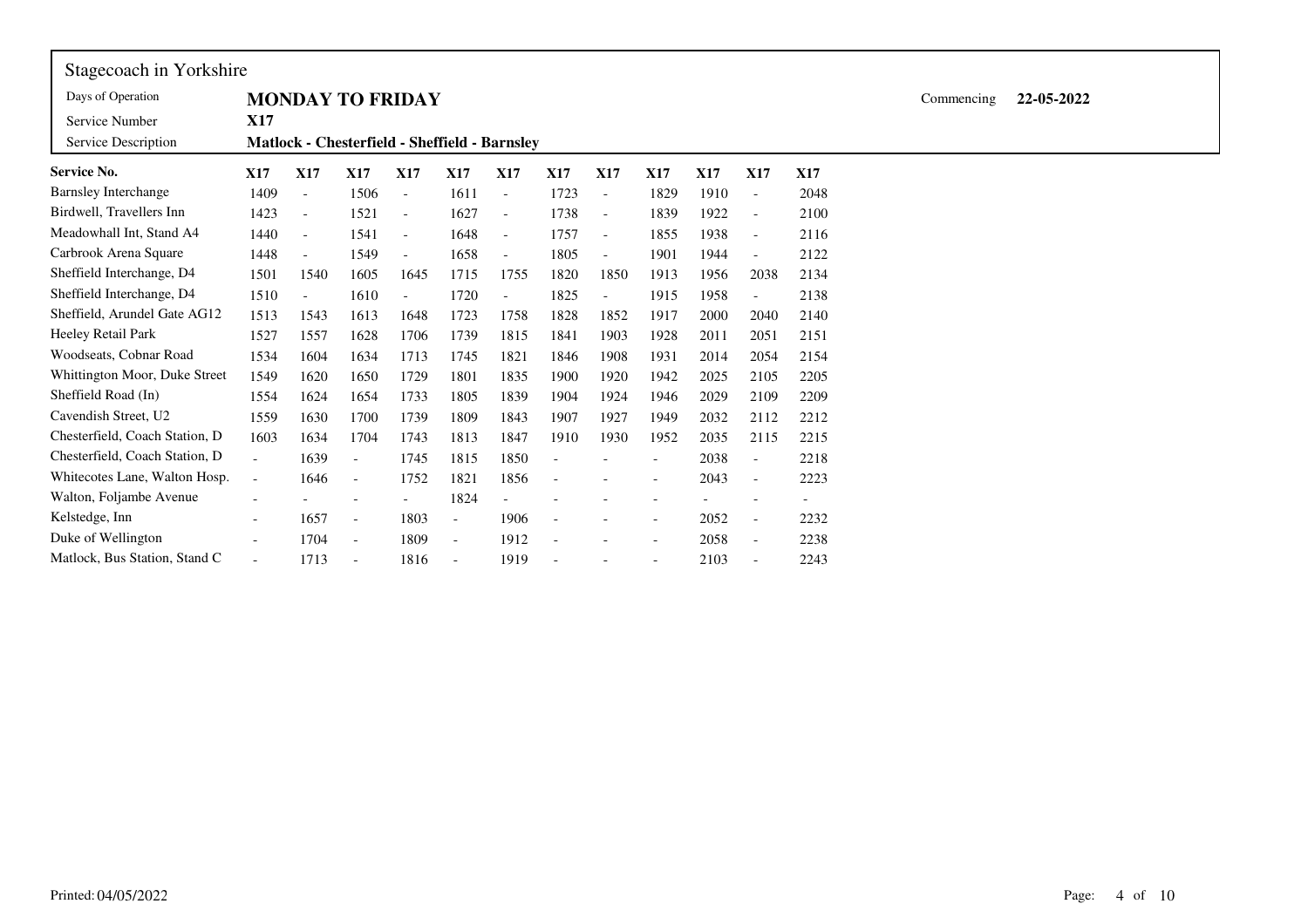| Stagecoach in Yorkshire        |            |                  |      |                          |                                               |                          |                          |                          |                          |                          |                          |                          |                          |       |                          |                              |            |                          |                          |            |
|--------------------------------|------------|------------------|------|--------------------------|-----------------------------------------------|--------------------------|--------------------------|--------------------------|--------------------------|--------------------------|--------------------------|--------------------------|--------------------------|-------|--------------------------|------------------------------|------------|--------------------------|--------------------------|------------|
| Days of Operation              |            | <b>SATURDAYS</b> |      |                          |                                               |                          |                          |                          |                          |                          |                          |                          |                          |       | Commencing               |                              | 22-05-2022 |                          |                          |            |
| Service Number                 | X17        |                  |      |                          |                                               |                          |                          |                          |                          |                          |                          |                          |                          |       |                          |                              |            |                          |                          |            |
| Service Description            |            |                  |      |                          | Matlock - Chesterfield - Sheffield - Barnsley |                          |                          |                          |                          |                          |                          |                          |                          |       |                          |                              |            |                          |                          |            |
| <b>Service No.</b>             | <b>X17</b> | X17              | X17  | <b>X17</b>               | <b>X17</b>                                    | <b>X17</b>               | <b>X17</b>               | <b>X17</b>               | <b>X17</b>               | <b>X17</b>               | <b>X17</b>               | X17                      | <b>X17</b>               |       | <b>X17</b>               | <b>X17</b>                   |            | <b>X17</b>               | <b>X17</b>               | <b>X17</b> |
| Matlock, Bus Station, Stand C  |            |                  |      |                          |                                               | 0810                     | $\overline{\phantom{a}}$ | 0910                     | $\overline{\phantom{a}}$ | 1010                     |                          | 1110                     | $\overline{\phantom{a}}$ | then  | 10                       | $\qquad \qquad \blacksquare$ | Until      | 1410                     |                          | 1510       |
| Duke of Wellington             |            |                  |      |                          |                                               | 0818                     | $\overline{\phantom{a}}$ | 0918                     | $\overline{a}$           | 1018                     | $\overline{\phantom{a}}$ | 1118                     | $\overline{\phantom{a}}$ | at    | 18                       | $\qquad \qquad -$            |            | 1418                     | $\overline{\phantom{a}}$ | 1518       |
| Kelstedge, Inn                 |            |                  |      |                          |                                               | 0824                     | $\overline{\phantom{a}}$ | 0924                     | $\overline{a}$           | 1024                     |                          | 1124                     | $\overline{\phantom{a}}$ | these | 24                       | $\overline{\phantom{a}}$     |            | 1424                     | $\overline{\phantom{a}}$ | 1524       |
| Whitecotes Lane, Walton Hosp.  |            |                  |      |                          |                                               | 0834                     | $\blacksquare$           | 0934                     | $\overline{a}$           | 1034                     |                          | 1134                     |                          | times | 34                       | $\overline{\phantom{a}}$     |            | 1434                     |                          | 1534       |
| Chesterfield, Coach Station, C |            |                  |      |                          |                                               | 0842                     | $\blacksquare$           | 0942                     | $\overline{a}$           | 1042                     |                          | 1142                     |                          | each  | 42                       |                              |            | 1442                     |                          | 1542       |
| Chesterfield, Coach Station, C | 0535       | 0627             | 0722 | 0752                     | 0822                                          | 0849                     | 0919                     | 0949                     | 1019                     | 1049                     | 1119                     | 1149                     | 1219                     | hour  | 49                       | 19                           |            | 1449                     | 1519                     | 1549       |
| Cavendish Street, T2           | 0537       | 0630             | 0725 | 0755                     | 0825                                          | 0852                     | 0922                     | 0952                     | 1022                     | 1052                     | 1122                     | 1152                     | 1222                     |       | 52                       | 22                           |            | 1452                     | 1522                     | 1552       |
| Sheffield Road (Out)           | 0540       | 0633             | 0728 | 0758                     | 0828                                          | 0855                     | 0925                     | 0955                     | 1025                     | 1055                     | 1125                     | 1155                     | 1225                     |       | 55                       | 25                           |            | 1455                     | 1525                     | 1555       |
| Whittington Moor, Red Lion     | 0544       | 0637             | 0732 | 0802                     | 0832                                          | 0859                     | 0929                     | 0959                     | 1029                     | 1059                     | 1129                     | 1159                     | 1229                     |       | 59                       | 29                           |            | 1459                     | 1529                     | 1559       |
| Woodseats, Cobnar Road         | 0556       | 0649             | 0745 | 0815                     | 0845                                          | 0913                     | 0943                     | 1013                     | 1043                     | 1113                     | 1143                     | 1213                     | 1243                     |       | 13                       | 43                           |            | 1513                     | 1543                     | 1613       |
| Heeley Retail Park             | 0600       | 0653             | 0749 | 0819                     | 0849                                          | 0918                     | 0948                     | 1018                     | 1048                     | 1118                     | 1148                     | 1218                     | 1248                     |       | 18                       | 48                           |            | 1518                     | 1548                     | 1618       |
| Sheffield Interchange, C2      | 0608       | 0702             | 0759 | 0829                     | 0859                                          | 0928                     | 0959                     | 1029                     | 1059                     | 1129                     | 1159                     | 1229                     | 1259                     |       | 29                       | 59                           |            | 1529                     | 1559                     | 1629       |
| Sheffield Interchange, C2      | 0610       | 0704             | 0804 |                          | 0904                                          | $\qquad \qquad -$        | 1004                     |                          | 1104                     | $\overline{\phantom{a}}$ | 1204                     | $\overline{\phantom{a}}$ | 1304                     |       | $\overline{\phantom{a}}$ | 04                           |            | $\overline{\phantom{a}}$ | 1604                     |            |
| Carbrook Arena Square          | 0622       | 0717             | 0817 | $\overline{\phantom{a}}$ | 0917                                          |                          | 1017                     |                          | 1118                     | $\overline{\phantom{a}}$ | 1218                     | $\overline{\phantom{a}}$ | 1318                     |       | $\overline{\phantom{a}}$ | 18                           |            | $\overline{\phantom{a}}$ | 1618                     |            |
| Meadowhall Int stand C4        | 0629       | 0726             | 0826 | $\overline{\phantom{a}}$ | 0926                                          | $\overline{\phantom{a}}$ | 1026                     | $\overline{\phantom{a}}$ | 1127                     | $\overline{\phantom{a}}$ | 1229                     | $\overline{\phantom{a}}$ | 1329                     |       | $\overline{\phantom{a}}$ | 29                           |            | $\overline{\phantom{a}}$ | 1629                     |            |
| Birdwell, Travellers Inn       | 0641       | 0739             | 0839 | $\overline{\phantom{a}}$ | 0939                                          | $\overline{\phantom{a}}$ | 1039                     | $\overline{\phantom{a}}$ | 1140                     | $\overline{\phantom{a}}$ | 1242                     | $\overline{\phantom{a}}$ | 1343                     |       |                          | 43                           |            | $\overline{\phantom{a}}$ | 1643                     |            |
| <b>Barnsley Interchange</b>    | 0655       | 0754             | 0854 |                          | 0954                                          |                          | 1054                     |                          | 1155                     |                          | 1257                     |                          | 1358                     |       |                          | 58                           |            |                          | 1658                     |            |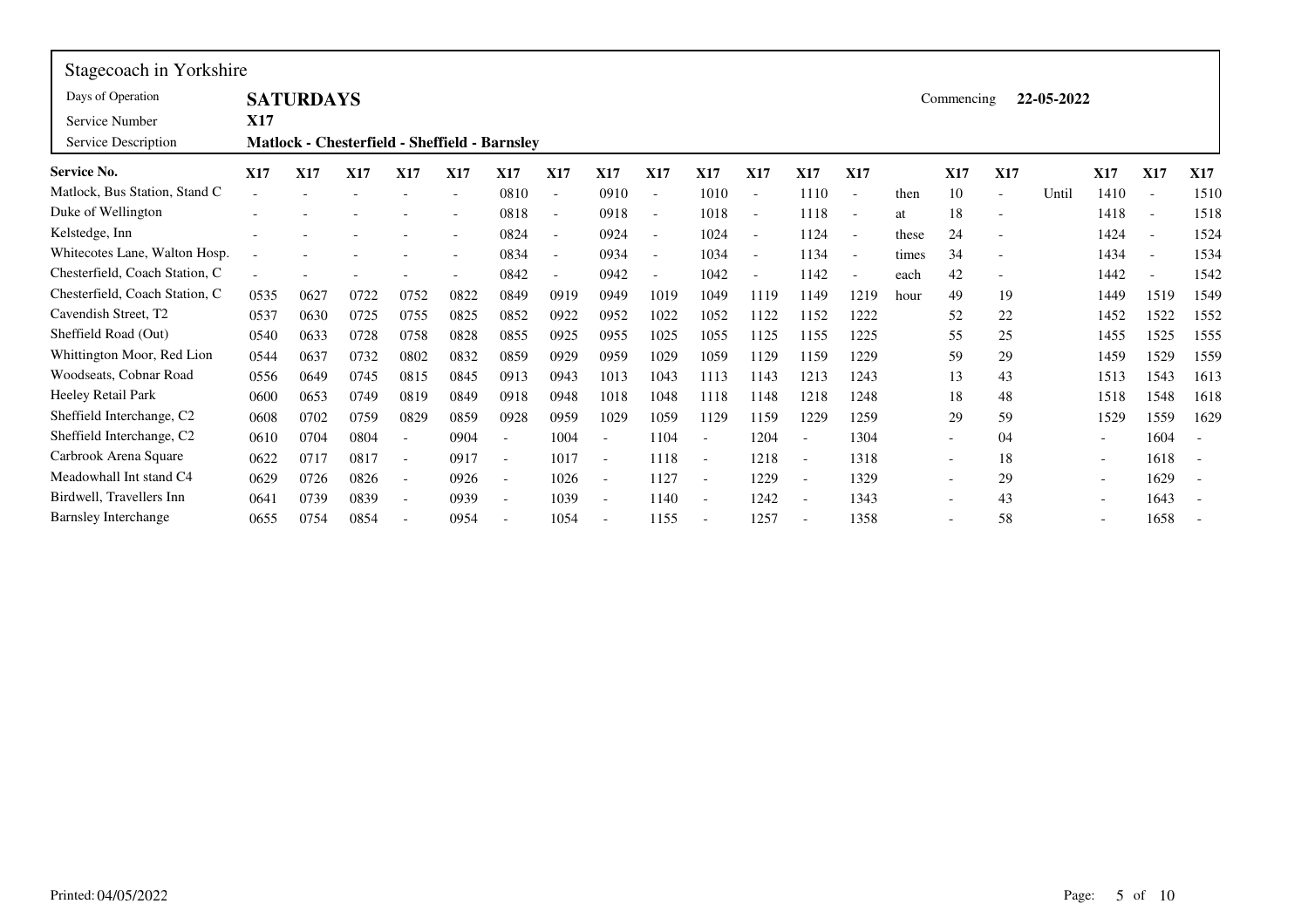| <b>X17</b>               |                          |                          |                          |      |      |                          |                                               |
|--------------------------|--------------------------|--------------------------|--------------------------|------|------|--------------------------|-----------------------------------------------|
|                          |                          |                          |                          |      |      |                          |                                               |
| X17                      | X17                      | X17                      | X17                      | X17  | X17  | X17                      | X17                                           |
| $\blacksquare$           | 1618                     | $\overline{\phantom{a}}$ | 1723                     | 1826 | 1925 | 2108                     | 2248                                          |
| $\overline{\phantom{0}}$ | 1626                     | $\sim$                   | 1731                     | 1833 | 1931 | 2114                     | 2254                                          |
| $\overline{\phantom{a}}$ | 1632                     | $\overline{\phantom{a}}$ | 1737                     | 1838 | 1936 | 2119                     | 2259                                          |
| $\bar{a}$                | 1642                     | $\sim$                   | 1747                     | 1847 | 1945 | 2128                     | 2308                                          |
| $\sim$                   | 1650                     | $\overline{\phantom{a}}$ | 1755                     | 1855 | 1951 | 2134                     | 2314                                          |
| 1619                     | 1655                     | 1725                     | 1800                     | 1900 | 1953 |                          |                                               |
| 1622                     | 1658                     | 1728                     | 1803                     | 1903 | 1956 | 2136                     | $\overline{\phantom{a}}$                      |
| 1625                     | 1701                     | 1731                     | 1806                     | 1906 | 2000 | $\bar{a}$                | $\overline{\phantom{a}}$                      |
| 1629                     | 1705                     | 1735                     | 1810                     | 1910 | 2004 | $\overline{\phantom{0}}$ | $\overline{\phantom{a}}$                      |
| 1643                     | 1719                     | 1749                     | 1823                     | 1922 | 2016 | $\overline{\phantom{a}}$ |                                               |
| 1648                     | 1724                     | 1754                     | 1828                     | 1926 | 2020 | $\overline{a}$           |                                               |
| 1659                     | 1735                     | 1805                     | 1839                     | 1937 | 2031 | $\blacksquare$           |                                               |
| 1704                     | $\overline{a}$           | 1810                     | $\overline{\phantom{a}}$ | 1942 |      |                          |                                               |
| 1718                     | $\overline{\phantom{a}}$ | 1824                     | $\sim$                   | 1956 |      |                          |                                               |
| 1729                     | $\sim$                   | 1833                     | $\overline{\phantom{a}}$ | 2003 |      |                          | $\overline{\phantom{a}}$                      |
| 1743                     | $\overline{\phantom{a}}$ | 1846                     | $\overline{\phantom{a}}$ | 2015 |      |                          |                                               |
| 1757                     | $\overline{\phantom{a}}$ | 1900                     | $\overline{\phantom{a}}$ | 2029 |      |                          |                                               |
|                          | Stagecoach in Yorkshire  |                          | <b>SATURDAYS</b>         |      |      |                          | Matlock - Chesterfield - Sheffield - Barnsley |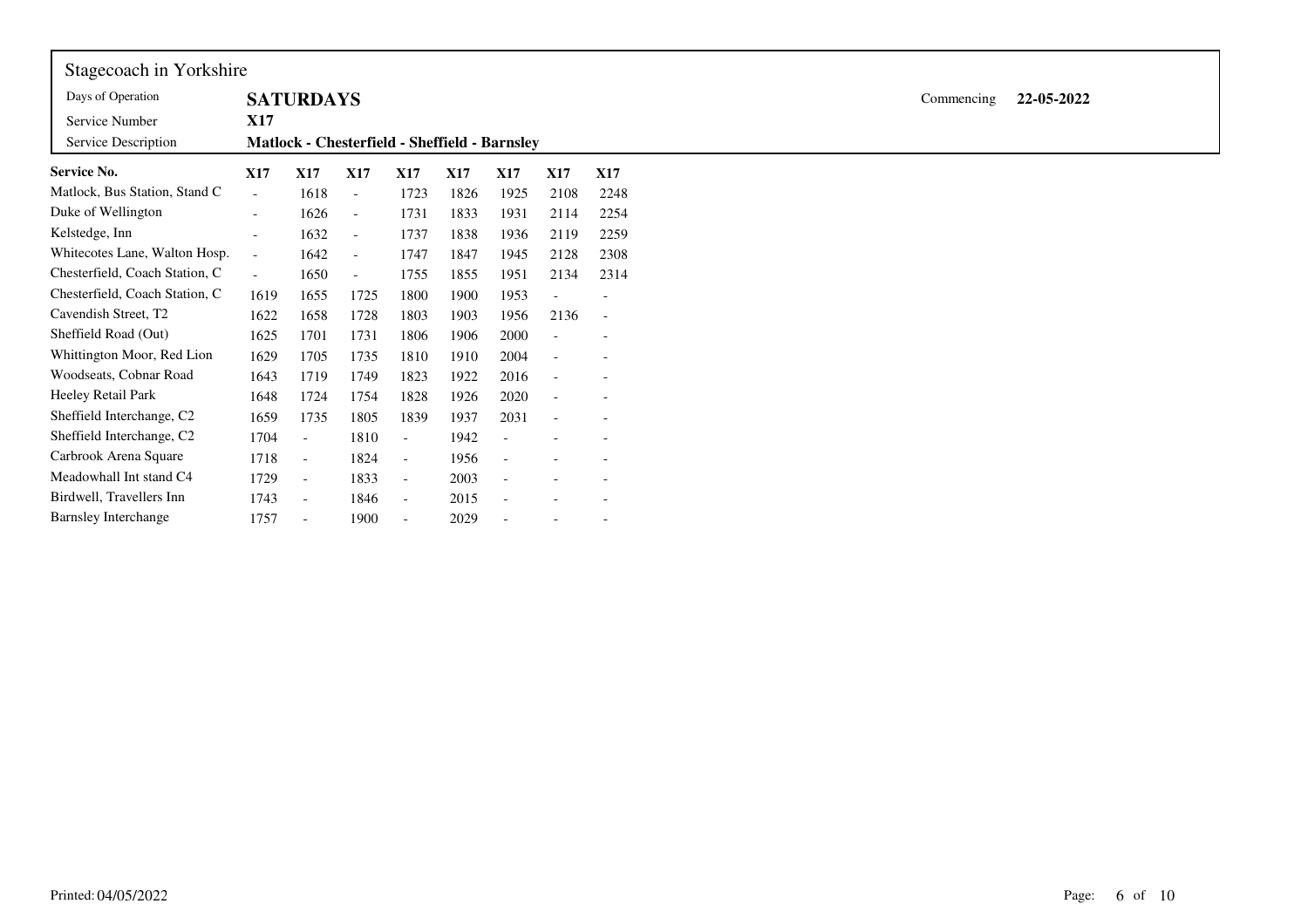| Stagecoach in Yorkshire        |            |                          |                                               |                          |                          |                          |                          |                          |                          |                          |                          |                          |                          |                          |                          |                          |                          |                          |                          |                          |
|--------------------------------|------------|--------------------------|-----------------------------------------------|--------------------------|--------------------------|--------------------------|--------------------------|--------------------------|--------------------------|--------------------------|--------------------------|--------------------------|--------------------------|--------------------------|--------------------------|--------------------------|--------------------------|--------------------------|--------------------------|--------------------------|
| Days of Operation              |            | <b>SATURDAYS</b>         |                                               |                          |                          |                          |                          |                          |                          |                          |                          |                          |                          |                          | Commencing               |                          | 22-05-2022               |                          |                          |                          |
| Service Number                 | <b>X17</b> |                          |                                               |                          |                          |                          |                          |                          |                          |                          |                          |                          |                          |                          |                          |                          |                          |                          |                          |                          |
| Service Description            |            |                          | Matlock - Chesterfield - Sheffield - Barnsley |                          |                          |                          |                          |                          |                          |                          |                          |                          |                          |                          |                          |                          |                          |                          |                          |                          |
| Service No.                    | <b>X17</b> | <b>X17</b>               | <b>X17</b>                                    | <b>X17</b>               | X17                      | <b>X17</b>               | <b>X17</b>               | X17                      | <b>X17</b>               | <b>X17</b>               | <b>X17</b>               | X17                      | <b>X17</b>               | <b>X17</b>               | X17                      | X17                      | <b>X17</b>               | X17                      | X17                      | <b>X17</b>               |
| <b>Barnsley Interchange</b>    |            | $\overline{\phantom{a}}$ | 0710                                          | $\overline{\phantom{a}}$ | 0810                     | $\overline{\phantom{a}}$ | 0910                     | $\overline{\phantom{a}}$ | 1009                     | $\overline{a}$           | 1109                     | $\overline{\phantom{0}}$ | 1209                     | $\overline{\phantom{a}}$ | 1309                     | $\overline{\phantom{a}}$ | 1409                     | $\overline{\phantom{0}}$ | 1509                     | $\overline{\phantom{a}}$ |
| Birdwell, Travellers Inn       |            | $\overline{\phantom{0}}$ | 0724                                          | $\overline{\phantom{a}}$ | 0824                     | $\overline{\phantom{a}}$ | 0924                     |                          | 1023                     | $\overline{\phantom{a}}$ | 1123                     | $\overline{\phantom{a}}$ | 1223                     | $\overline{\phantom{a}}$ | 1323                     | $\overline{\phantom{a}}$ | 1423                     |                          | 1524                     |                          |
| Meadowhall Int, Stand A4       |            | $\overline{\phantom{a}}$ | 0741                                          | $\overline{\phantom{a}}$ | 0841                     |                          | 0941                     |                          | 1040                     | $\overline{\phantom{a}}$ | 1140                     |                          | 1240                     | $\overline{\phantom{a}}$ | 1340                     | $\overline{\phantom{a}}$ | 1440                     |                          | 1541                     | $\blacksquare$           |
| Carbrook Arena Square          |            | $\overline{\phantom{a}}$ | 0748                                          |                          | 0848                     |                          | 0948                     |                          | 1047                     |                          | 1147                     |                          | 1247                     |                          | 1348                     |                          | 1449                     |                          | 1552                     |                          |
| Sheffield Interchange, D4      |            | $\overline{\phantom{a}}$ | 0800                                          | 0835                     | 0900                     | 0935                     | 1000                     | 1035                     | 1100                     | 1135                     | 1200                     | 1235                     | 1300                     | 1335                     | 1401                     | 1440                     | 1502                     | 1540                     | 1604                     | 1640                     |
| Sheffield Interchange, D4      |            |                          | 0805                                          |                          | 0905                     |                          | 1005                     |                          | 1105                     |                          | 1205                     |                          | 1305                     |                          | 1405                     |                          | 1510                     |                          | 1610                     |                          |
| Sheffield, Arundel Gate AG12   |            |                          | 0807                                          | 0838                     | 0908                     | 0938                     | 1008                     | 1038                     | 1108                     | 1138                     | 1208                     | 1238                     | 1308                     | 1338                     | 1408                     | 1443                     | 1513                     | 1543                     | 1613                     | 1643                     |
| Heeley Retail Park             |            | $\overline{\phantom{a}}$ | 0816                                          | 0848                     | 0919                     | 0949                     | 1019                     | 1049                     | 1119                     | 1149                     | 1219                     | 1249                     | 1319                     | 1349                     | 1419                     | 1456                     | 1526                     | 1556                     | 1626                     | 1656                     |
| Woodseats, Cobnar Road         |            |                          | 0820                                          | 0853                     | 0924                     | 0954                     | 1024                     | 1054                     | 1124                     | 1154                     | 1224                     | 1254                     | 1324                     | 1354                     | 1424                     | 1501                     | 1531                     | 1601                     | 1631                     | 1701                     |
| Whittington Moor, Duke Street  |            | $\overline{\phantom{a}}$ | 0833                                          | 0906                     | 0937                     | 1007                     | 1037                     | 1107                     | 1137                     | 1207                     | 1237                     | 1307                     | 1337                     | 1407                     | 1437                     | 1514                     | 1544                     | 1614                     | 1644                     | 1714                     |
| Sheffield Road (In)            |            | ٠                        | 0837                                          | 0910                     | 0941                     | 1011                     | 1041                     | 1111                     | 1141                     | 1211                     | 1241                     | 1311                     | 1341                     | 1411                     | 1441                     | 1518                     | 1548                     | 1618                     | 1648                     | 1718                     |
| Cavendish Street, U2           |            | $\overline{\phantom{a}}$ | 0842                                          | 0915                     | 0946                     | 1016                     | 1046                     | 1116                     | 1146                     | 1216                     | 1246                     | 1316                     | 1346                     | 1416                     | 1446                     | 1523                     | 1553                     | 1623                     | 1653                     | 1723                     |
| Chesterfield, Coach Station, D |            | $\overline{\phantom{a}}$ | 0845                                          | 0919                     | 0950                     | 1020                     | 1050                     | 1120                     | 1150                     | 1220                     | 1250                     | 1320                     | 1350                     | 1420                     | 1450                     | 1527                     | 1557                     | 1627                     | 1657                     | 1727                     |
| Chesterfield, Coach Station, D | 0725       | 0825                     | $\overline{\phantom{a}}$                      | 0925                     | $\overline{\phantom{a}}$ | 1025                     | $\overline{\phantom{a}}$ | 1125                     | $\blacksquare$           | 1225                     | $\overline{\phantom{a}}$ | 1325                     | $\overline{\phantom{a}}$ | 1425                     |                          | 1532                     | $\overline{\phantom{a}}$ | 1632                     | $\overline{\phantom{a}}$ | 1732                     |
| Whitecotes Lane, Walton Hosp.  | 0731       | 0831                     | $\blacksquare$                                | 0931                     | $\overline{\phantom{a}}$ | 1032                     | $\overline{\phantom{a}}$ | 1132                     | $\blacksquare$           | 1232                     | $\overline{\phantom{a}}$ | 1332                     | $\overline{\phantom{a}}$ | 1432                     |                          | 1539                     | $\overline{\phantom{a}}$ | 1639                     | $\blacksquare$           | 1738                     |
| Kelstedge, Inn                 | 0742       | 0842                     | $\overline{\phantom{a}}$                      | 0942                     | $\overline{\phantom{a}}$ | 1043                     | $\overline{\phantom{a}}$ | 1143                     | $\blacksquare$           | 1243                     | $\overline{\phantom{a}}$ | 1343                     | $\overline{\phantom{a}}$ | 1443                     | $\overline{\phantom{a}}$ | 1550                     | $\overline{\phantom{a}}$ | 1650                     | $\blacksquare$           | 1749                     |
| Duke of Wellington             | 0748       | 0848                     | $\overline{\phantom{a}}$                      | 0948                     | $\overline{\phantom{a}}$ | 1050                     | $\overline{\phantom{a}}$ | 1150                     | $\overline{\phantom{a}}$ | 1250                     | $\overline{\phantom{a}}$ | 1350                     | $\overline{\phantom{a}}$ | 1450                     | $\overline{\phantom{a}}$ | 1557                     | $\overline{\phantom{a}}$ | 1657                     | $\overline{\phantom{a}}$ | 1755                     |
| Matlock, Bus Station, Stand C  | 0755       | 0855                     | $\overline{\phantom{a}}$                      | 0957                     |                          | 1059                     | $\overline{\phantom{a}}$ | 1159                     | $\blacksquare$           | 1259                     |                          | 1359                     |                          | 1459                     |                          | 1606                     |                          | 1706                     | $\overline{\phantom{a}}$ | 1802                     |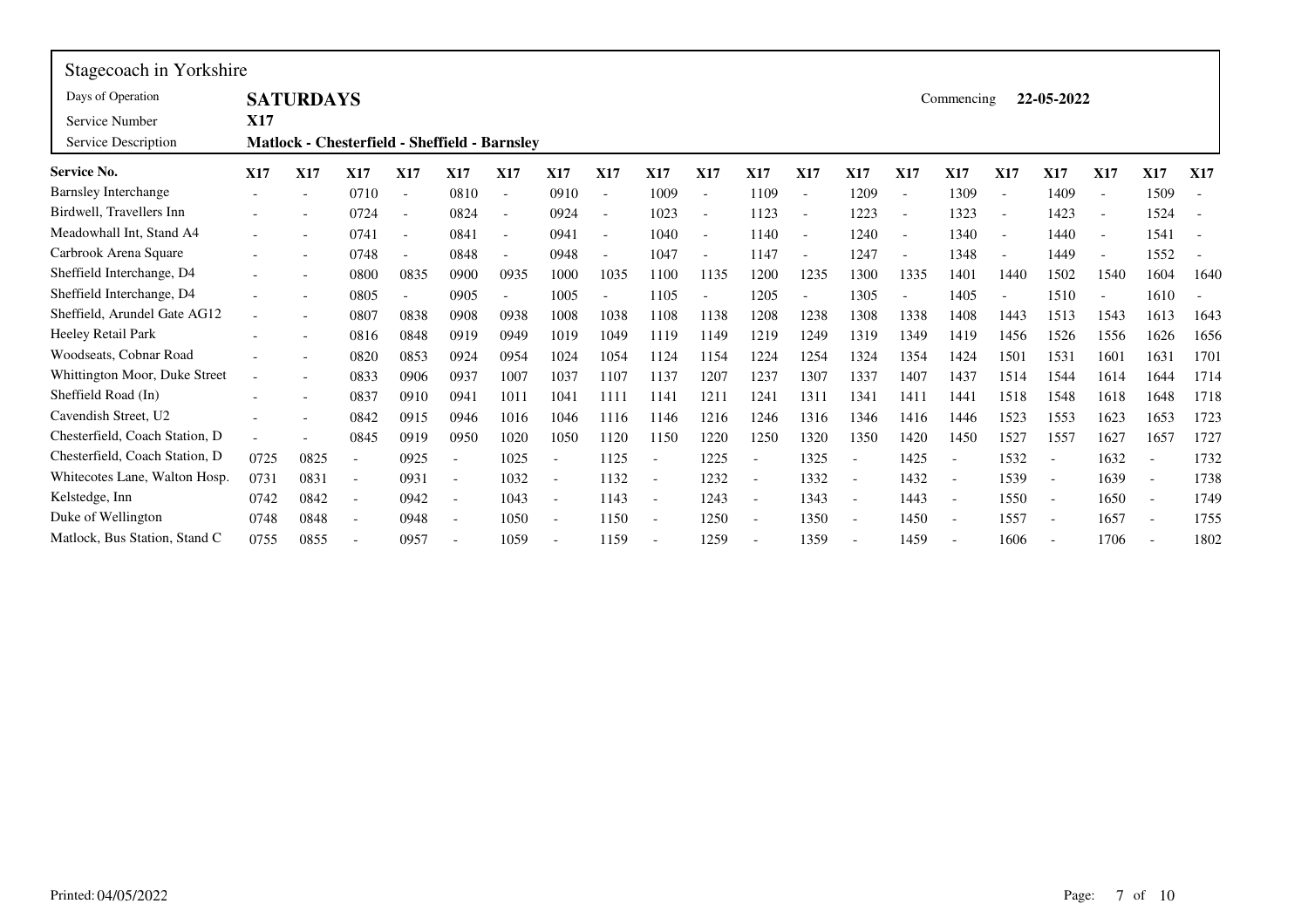| Stagecoach in Yorkshire        |                          |                          |                          |                          |                                               |            |                          |      |
|--------------------------------|--------------------------|--------------------------|--------------------------|--------------------------|-----------------------------------------------|------------|--------------------------|------|
| Days of Operation              |                          | <b>SATURDAYS</b>         |                          |                          |                                               |            |                          |      |
| Service Number                 | <b>X17</b>               |                          |                          |                          |                                               |            |                          |      |
| Service Description            |                          |                          |                          |                          | Matlock - Chesterfield - Sheffield - Barnsley |            |                          |      |
|                                |                          |                          |                          |                          |                                               |            |                          |      |
| <b>Service No.</b>             | <b>X17</b>               | X17                      | X17                      | X17                      | X17                                           | <b>X17</b> | X17                      | X17  |
| <b>Barnsley Interchange</b>    | 1609                     | $\blacksquare$           | 1718                     | $\overline{\phantom{a}}$ | 1826                                          | 1910       | $\blacksquare$           | 2048 |
| Birdwell, Travellers Inn       | 1624                     | $\overline{\phantom{a}}$ | 1733                     | $\overline{\phantom{a}}$ | 1839                                          | 1922       | $\blacksquare$           | 2100 |
| Meadowhall Int, Stand A4       | 1641                     | $\blacksquare$           | 1749                     | $\overline{\phantom{a}}$ | 1855                                          | 1938       | $\blacksquare$           | 2116 |
| Carbrook Arena Square          | 1652                     | $\overline{\phantom{a}}$ | 1758                     | $\overline{\phantom{a}}$ | 1901                                          | 1944       | $\blacksquare$           | 2122 |
| Sheffield Interchange, D4      | 1704                     | 1745                     | 1810                     | 1845                     | 1913                                          | 1956       | 2038                     | 2134 |
| Sheffield Interchange, D4      | 1710                     | $\overline{\phantom{a}}$ | 1815                     | $\overline{\phantom{a}}$ | 1915                                          | 1958       | $\blacksquare$           | 2138 |
| Sheffield, Arundel Gate AG12   | 1713                     | 1748                     | 1818                     | 1847                     | 1917                                          | 2000       | 2040                     | 2140 |
| Heeley Retail Park             | 1726                     | 1800                     | 1829                     | 1858                     | 1928                                          | 2011       | 2051                     | 2151 |
| Woodseats, Cobnar Road         | 1731                     | 1805                     | 1834                     | 1902                     | 1931                                          | 2014       | 2054                     | 2154 |
| Whittington Moor, Duke Street  | 1744                     | 1819                     | 1846                     | 1914                     | 1942                                          | 2025       | 2105                     | 2205 |
| Sheffield Road (In)            | 1748                     | 1823                     | 1850                     | 1918                     | 1946                                          | 2029       | 2109                     | 2209 |
| Cavendish Street, U2           | 1753                     | 1828                     | 1855                     | 1921                     | 1949                                          | 2032       | 2112                     | 2212 |
| Chesterfield, Coach Station, D | 1757                     | 1832                     | 1858                     | 1924                     | 1952                                          | 2035       | 2115                     | 2215 |
| Chesterfield, Coach Station, D | $ \,$                    | 1837                     | $\overline{\phantom{a}}$ |                          | $\overline{\phantom{a}}$                      | 2038       | $\blacksquare$           | 2218 |
| Whitecotes Lane, Walton Hosp.  | $\sim$                   | 1843                     |                          |                          | $\blacksquare$                                | 2043       | $\sim$                   | 2223 |
| Kelstedge, Inn                 | $\overline{\phantom{a}}$ | 1854                     |                          |                          | $\overline{\phantom{a}}$                      | 2052       | $\blacksquare$           | 2232 |
| Duke of Wellington             | $\overline{\phantom{a}}$ | 1900                     |                          |                          | $\overline{\phantom{a}}$                      | 2058       | $\overline{\phantom{a}}$ | 2238 |
| Matlock, Bus Station, Stand C  | $\sim$                   | 1907                     |                          |                          | $\overline{\phantom{a}}$                      | 2103       | $\overline{\phantom{a}}$ | 2243 |
|                                |                          |                          |                          |                          |                                               |            |                          |      |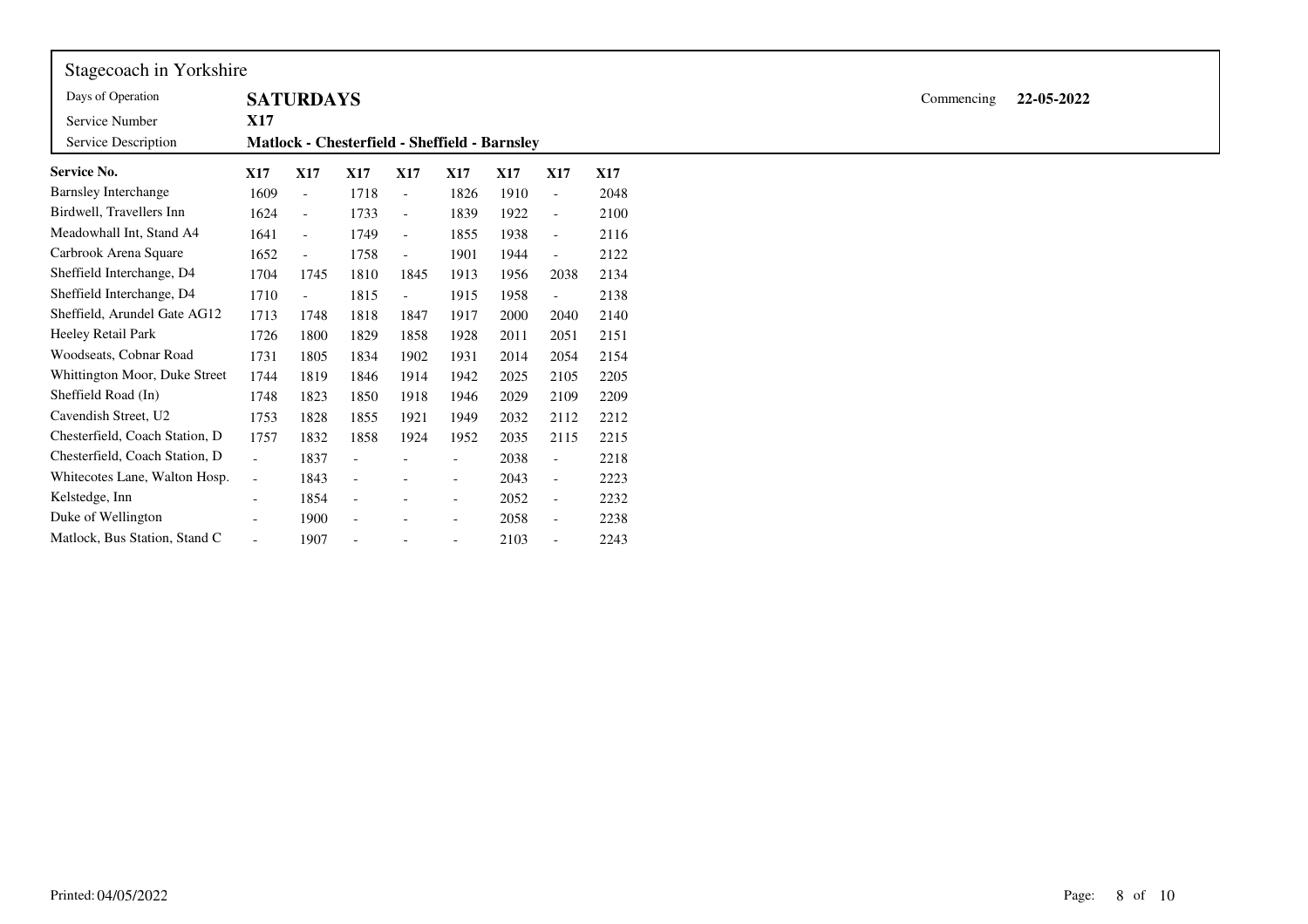| Stagecoach in Yorkshire               | <b>SUNDAYS</b> |                          |            |                                               |       |     |       |            |                          |                          |      |            |                          |            |            |  |
|---------------------------------------|----------------|--------------------------|------------|-----------------------------------------------|-------|-----|-------|------------|--------------------------|--------------------------|------|------------|--------------------------|------------|------------|--|
| Days of Operation                     |                |                          |            |                                               |       |     |       |            |                          |                          |      |            |                          | Commencing | 22-05-2022 |  |
| Service Number                        | <b>X17</b>     |                          |            |                                               |       |     |       |            |                          |                          |      |            |                          |            |            |  |
| Service Description                   |                |                          |            | Matlock - Chesterfield - Sheffield - Barnsley |       |     |       |            |                          |                          |      |            |                          |            |            |  |
| <b>Service No.</b>                    | <b>X17</b>     | X17                      | <b>X17</b> | X17                                           |       | X17 |       | <b>X17</b> | X17                      | X17                      | X17  | <b>X17</b> | X17                      | X17        |            |  |
| Matlock, Bus Station, Stand C         |                | $\overline{a}$           | 0914       | 1014                                          | then  | 14  | Until | 1414       | 1514                     | $\sim$                   | 1614 | 1714       | 1814                     | 1914       |            |  |
| Duke of Wellington                    |                | $\overline{\phantom{a}}$ | 0921       | 1021                                          | at    | 21  |       | 1421       | 1521                     | $\overline{\phantom{a}}$ | 1621 | 1721       | 1821                     | 1921       |            |  |
| Kelstedge, Inn                        |                | $\overline{\phantom{a}}$ | 0927       | 1027                                          | these | 27  |       | 1427       | 1527                     | $\overline{\phantom{a}}$ | 1627 | 1727       | 1827                     | 1927       |            |  |
| Whitecotes Lane, Walton Hosp.         | $\overline{a}$ | $\overline{\phantom{a}}$ | 0937       | 1037                                          | times | 37  |       | 1437       | 1537                     | $\overline{\phantom{a}}$ | 1637 | 1737       | 1837                     | 1937       |            |  |
| Chesterfield, Coach Station, C        |                | $\overline{\phantom{a}}$ | 0944       | 1044                                          | each  | 44  |       | 1444       | 1544                     | $\overline{\phantom{a}}$ | 1644 | 1744       | 1844                     | 1944       |            |  |
| Chesterfield, Coach Station, C        | 0753           | 0850                     | 0950       | 1050                                          | hour  | 50  |       | 1450       | 1550                     | $\overline{\phantom{a}}$ | 1650 | 1750       |                          |            |            |  |
| Cavendish Street, T2                  | 0756           | 0853                     | 0953       | 1053                                          |       | 53  |       | 1453       | 1553                     | $\overline{\phantom{a}}$ | 1653 | 1753       | 1846                     | 1946       |            |  |
| Sheffield Road (Out)                  | 0759           | 0856                     | 0956       | 1056                                          |       | 56  |       | 1456       | 1556                     | $\sim$                   | 1656 | 1756       |                          |            |            |  |
| Whittington Moor, Red Lion            | 0803           | 0900                     | 1000       | 1100                                          |       | 00  |       | 1500       | 1600                     | $\overline{\phantom{a}}$ | 1700 | 1800       | $\overline{\phantom{a}}$ |            |            |  |
| Woodseats, Cobnar Road                | 0815           | 0913                     | 1013       | 1114                                          |       | 14  |       | 1514       | 1614                     | $\sim$                   | 1713 | 1813       | $\overline{\phantom{a}}$ |            |            |  |
| Heeley Retail Park                    | 0819           | 0918                     | 1018       | 1119                                          |       | 19  |       | 1519       | 1619                     | $\overline{\phantom{a}}$ | 1718 | 1818       | $\overline{\phantom{a}}$ |            |            |  |
| Sheffield Interchange, C <sub>2</sub> | 0830           | 0929                     | 1029       | 1130                                          |       | 30  |       | 1530       | 1630                     | $\sim$                   | 1729 | 1829       | $\overline{\phantom{a}}$ |            |            |  |
| Sheffield Interchange, C2             | 0835           | 0935                     | 1035       | 1135                                          |       | 35  |       | 1535       | $\bar{a}$                | 1650                     |      |            |                          |            |            |  |
| Carbrook Arena Square                 | 0848           | 0948                     | 1048       | 1148                                          |       | 48  |       | 1548       | $\bar{a}$                | 1703                     |      |            |                          |            |            |  |
| Meadowhall Int stand C4               | 0857           | 0957                     | 1057       | 1157                                          |       | 57  |       | 1557       | $\overline{\phantom{a}}$ | 1712                     |      |            |                          |            |            |  |
| Birdwell, Travellers Inn              | 0910           | 1010                     | 1110       | 1210                                          |       | 10  |       | 1610       |                          | 1725                     |      |            |                          |            |            |  |
| <b>Barnsley Interchange</b>           | 0925           | 1025                     | 1125       | 1225                                          |       | 25  |       | 1625       |                          | 1740                     |      |            |                          |            |            |  |
|                                       |                |                          |            |                                               |       |     |       |            |                          |                          |      |            |                          |            |            |  |

 $\blacksquare$